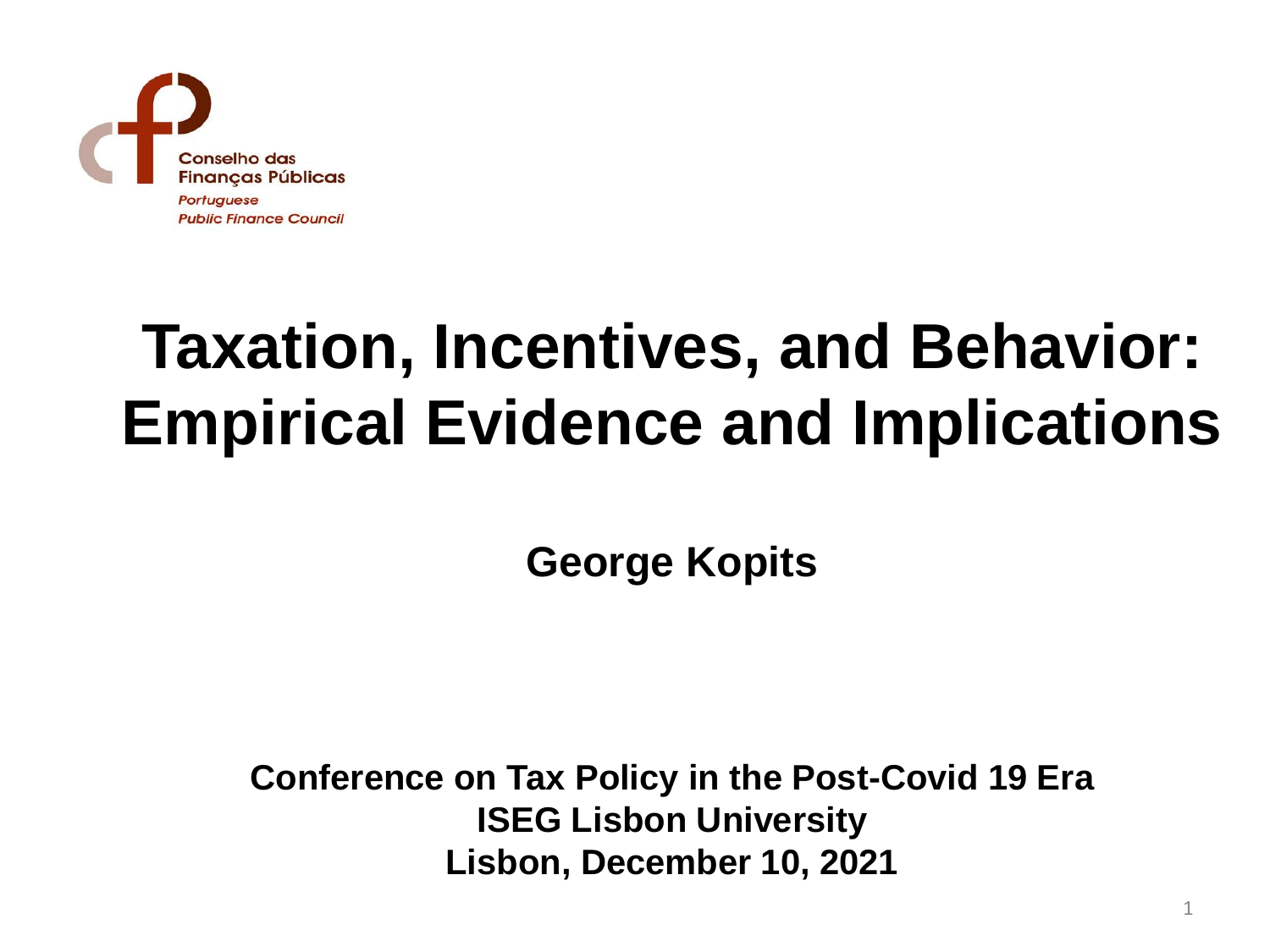# **Outline**

**Challenges in the post-Covid era**

**Taxation of capital**

**Taxation of labor**

**Personal income taxation**

**Selective excises**

**Distortionary taxes**

**Implications for the post-Covid era**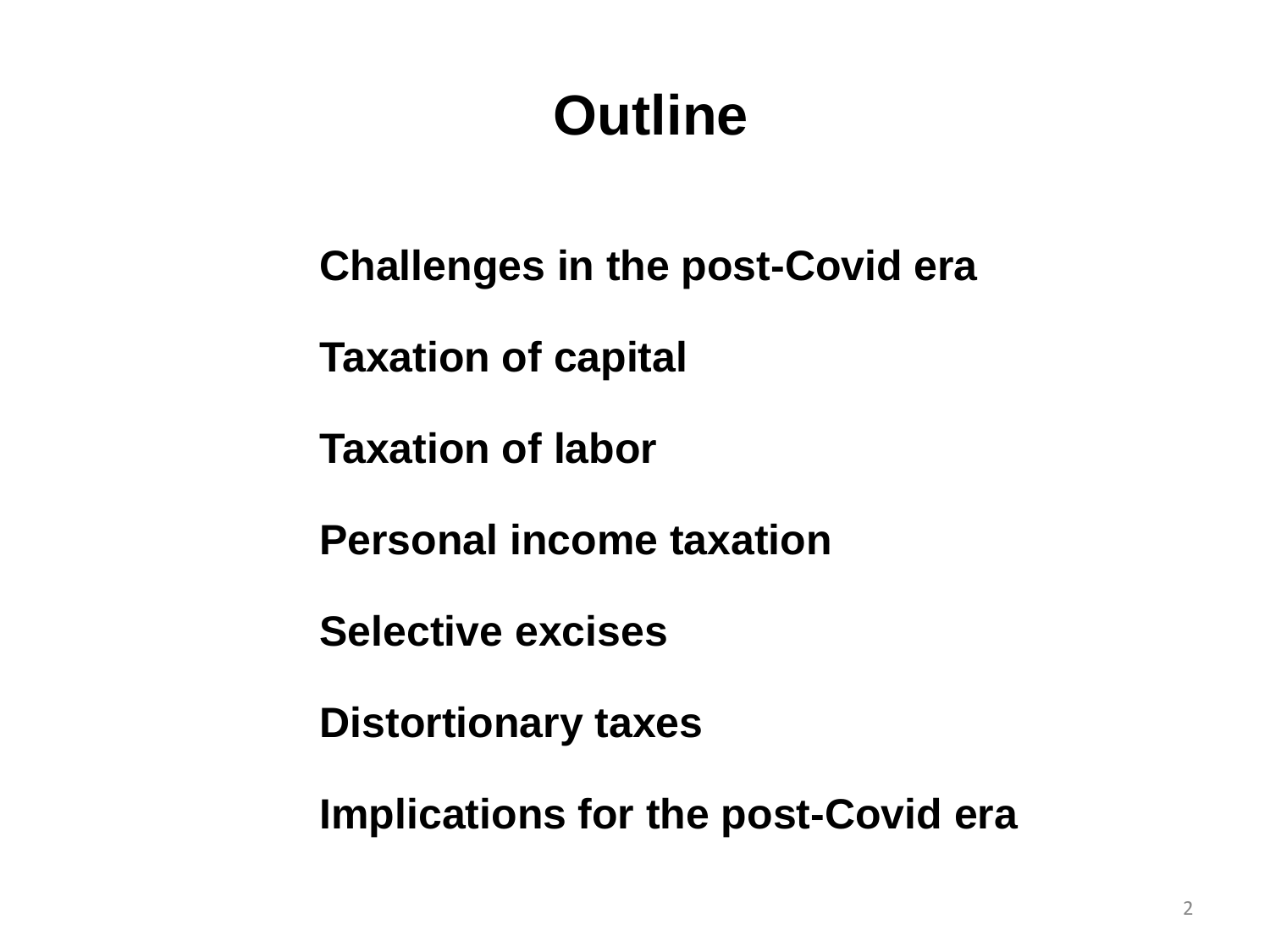# **Challenges in the post-Covid era**

- **Ongoing and future pandemics**
- **Aging, decline in the productive labor force**
- **Inflationary pressures** (Goodhart-Pradhan, 2020)
- **Deterioration in fiscal sustainability**
- **Rise in interest rates, including risk spreads**
- **Secular stagnation** (Rachel-Summers, 2019)
- **Climate change**
- **High international mobility of capital**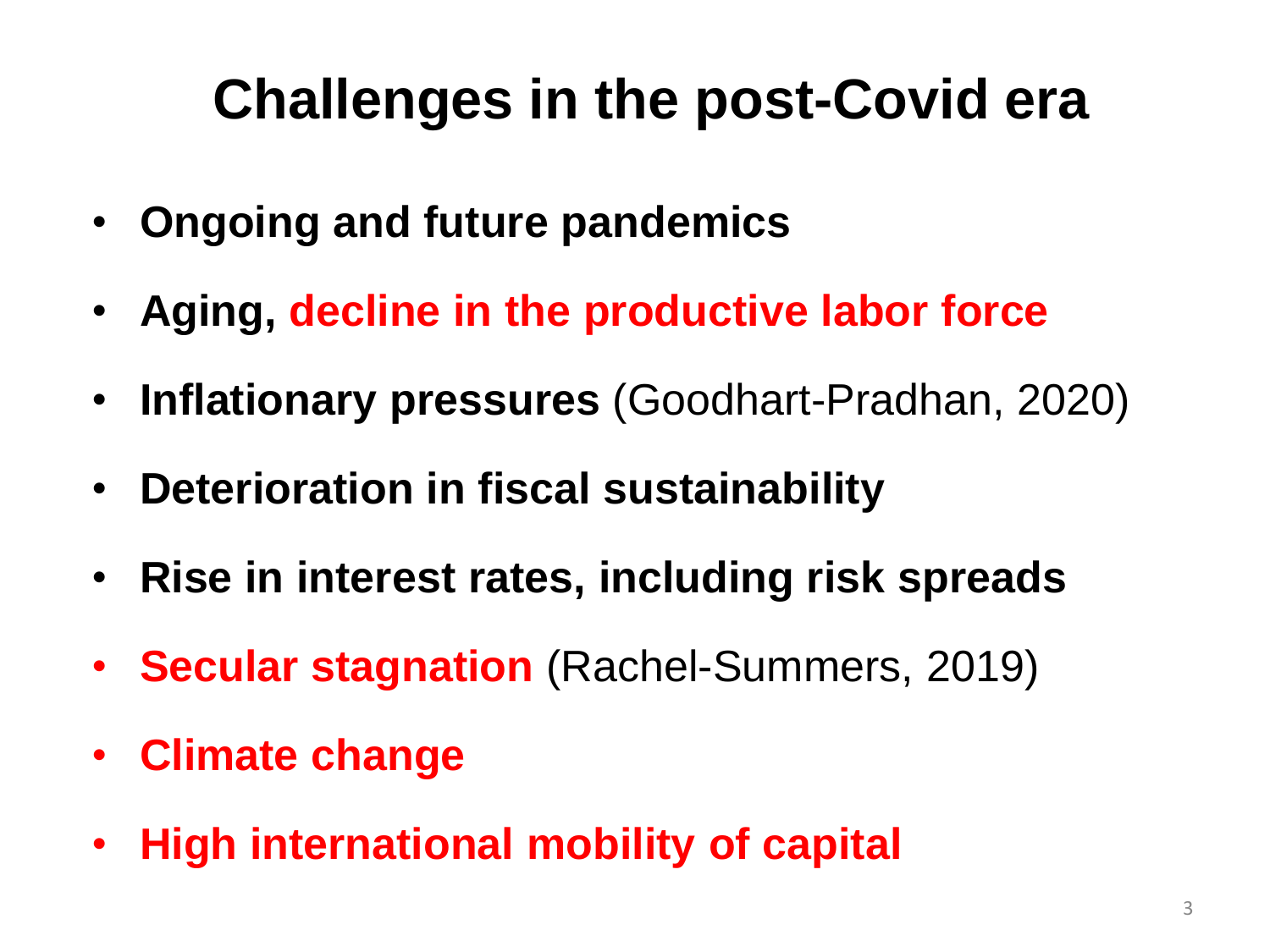# **Taxation of capital**

**[Through rental cost of capital, derived from profit maximizing objective function]**

#### *Effect on investment*

**Time-series estimate of effect (-) of taxation and simulation of effect (+) of US investment tax credit** (Hall and Jorgenson, 1967)

#### *Effects on MNC financial inflows*

**Cross-country estimate of effects (-) of differential tax rates on US-based intrafirm dividends and on royalties, including via transfer pricing** (Kopits, 1972, 1976)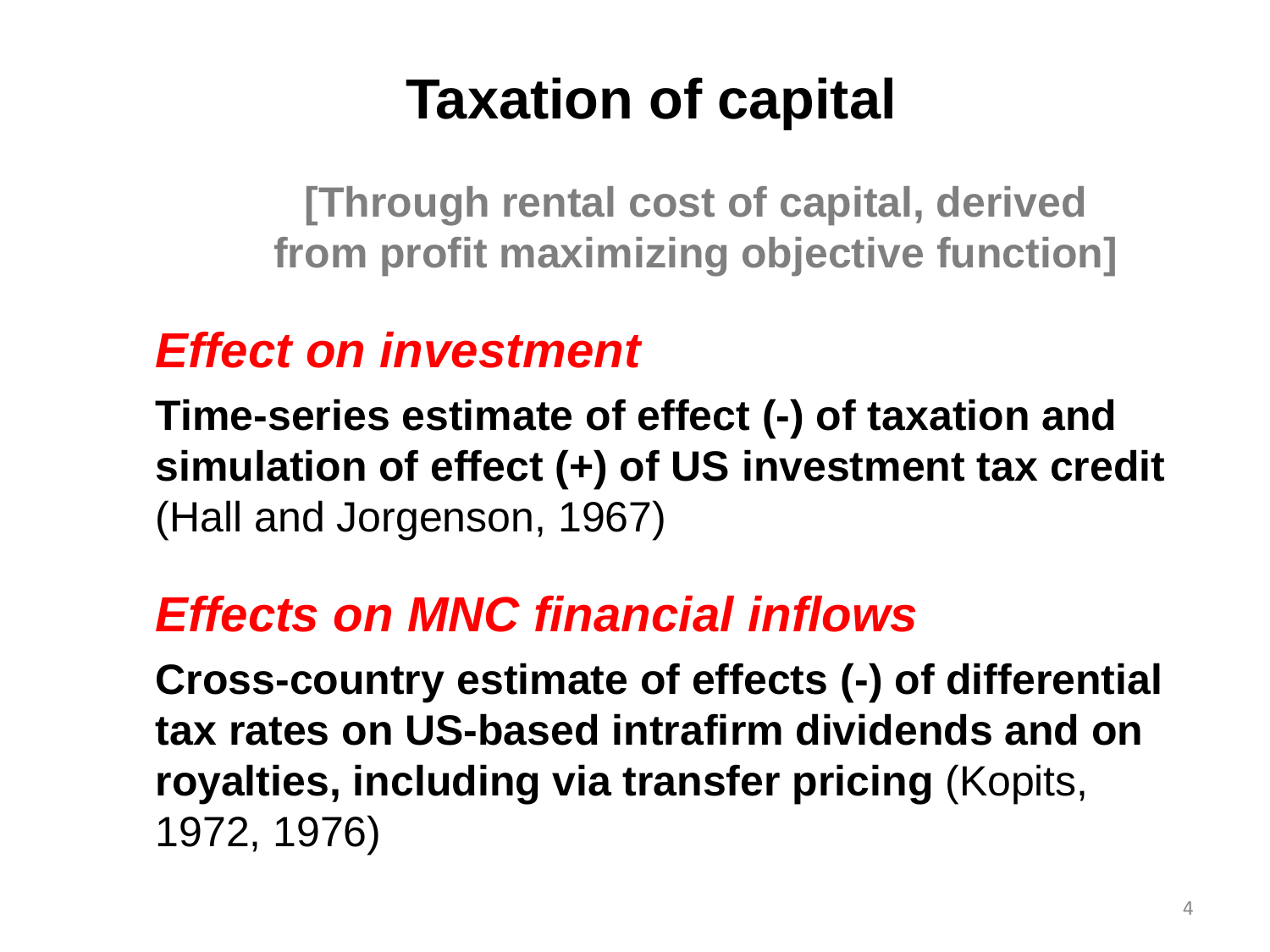### **Taxation of labor**

*Effect on employment*

**Time-series estimate of effect (-) of payroll tax and simulation of effect (+) of France's** *prime d'incitation a la creation d'emploi* (Kopits, 1978)

**Time-series estimates of effect (-) on employment and simulation of effect (+) Italy's employment tax credits** (Cipollone-Guelfi, 2006)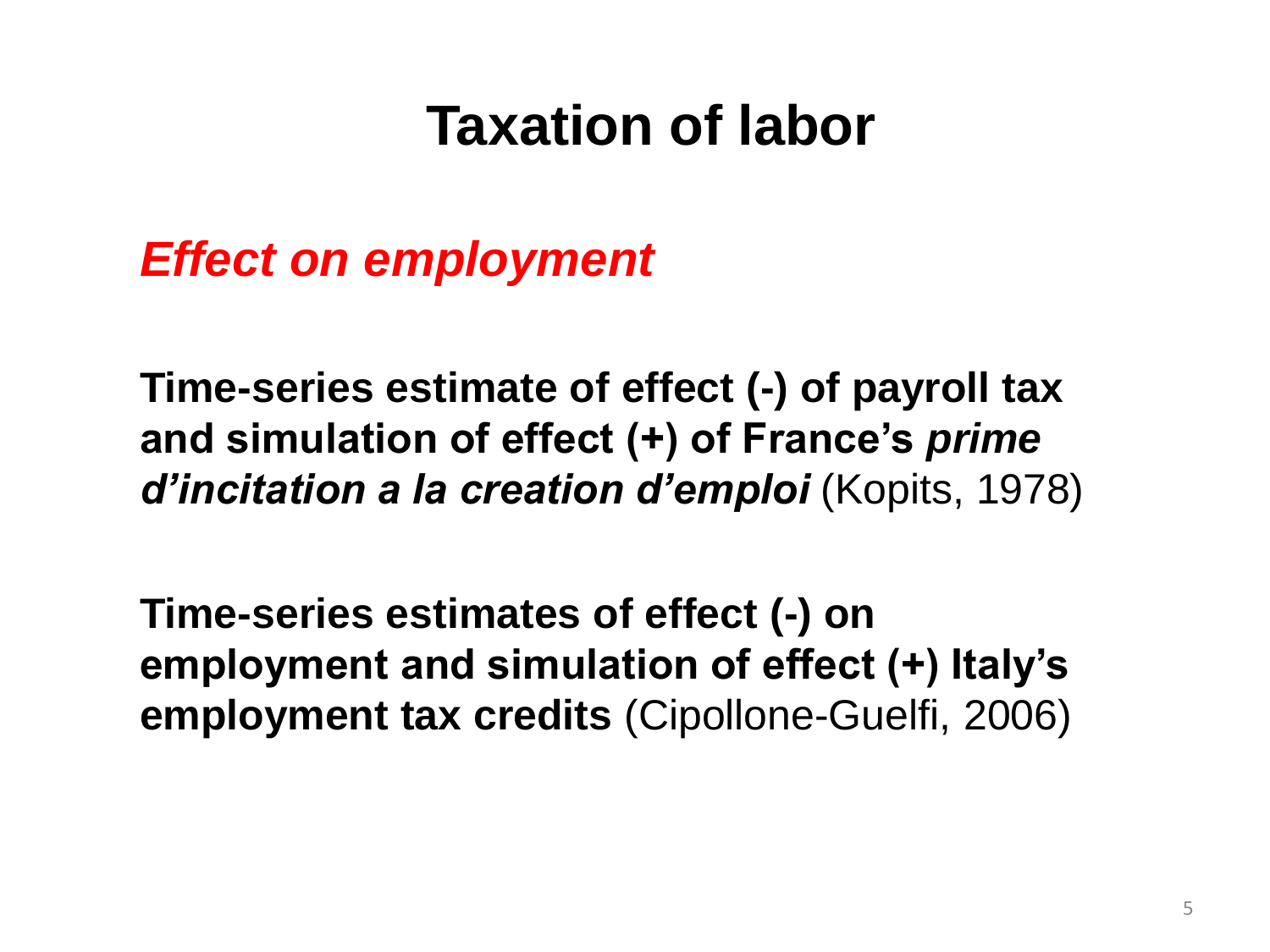### **Personal income taxation**

**[Based on a two-sector general-equilibrium model]**

*Effect on work effort*

**Time-series simulations of effect of progressive tax, including through "Laffer curve" (-) within top range of Sweden's marginal income tax rates** (Stuart, 1981)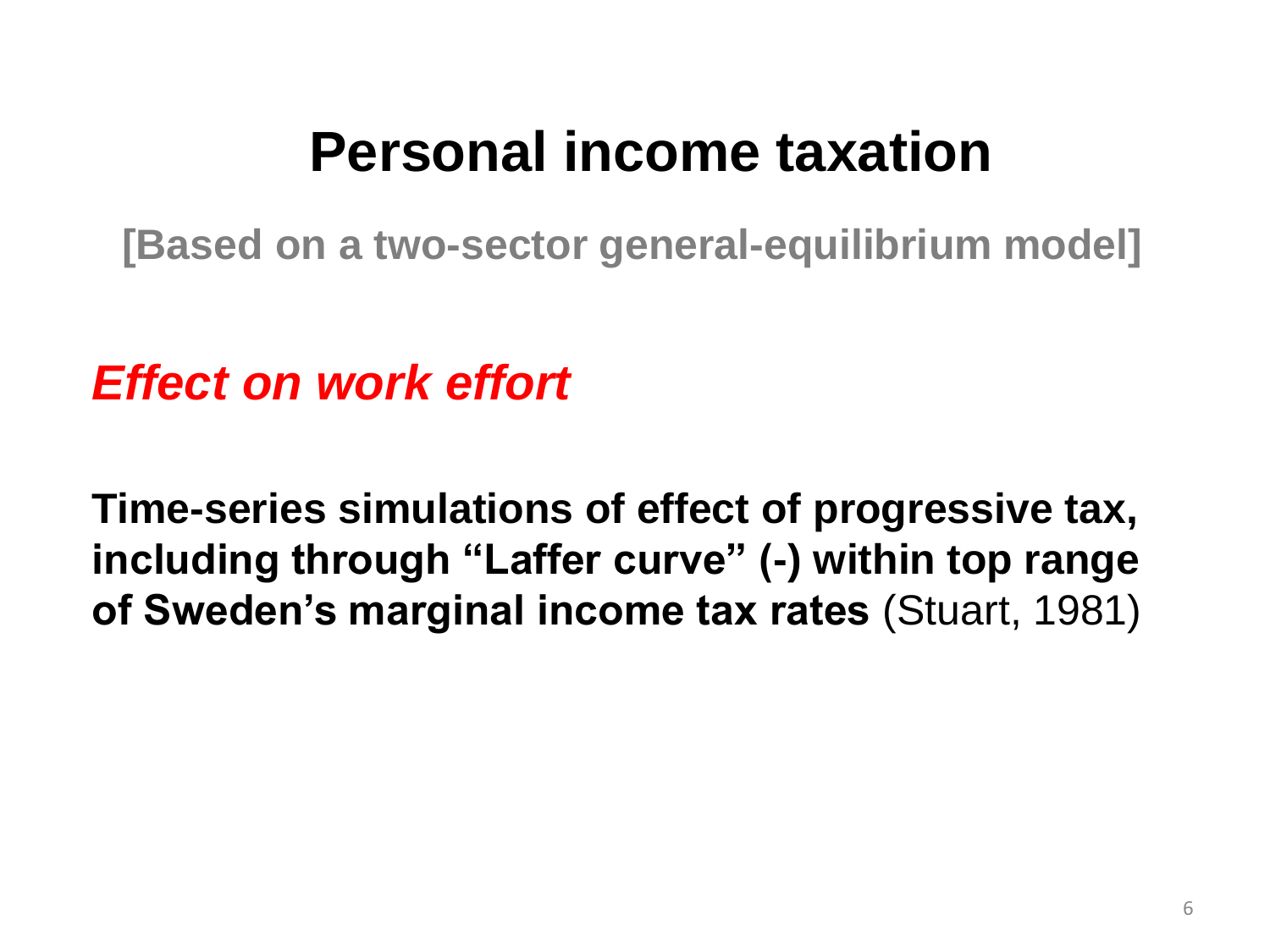# **Selective excises**

#### *Effect on consumption*

**Various estimates of effects (-) of specific-rate tobacco, alcohol, fuel excises** (various sources)

#### *Effect on carbon abatement*

**Various estimates of effect (-) of specific-rate carbon taxes on carbon emission, and of effect (+) of tax credits for carbon capture** (IMF, 2019)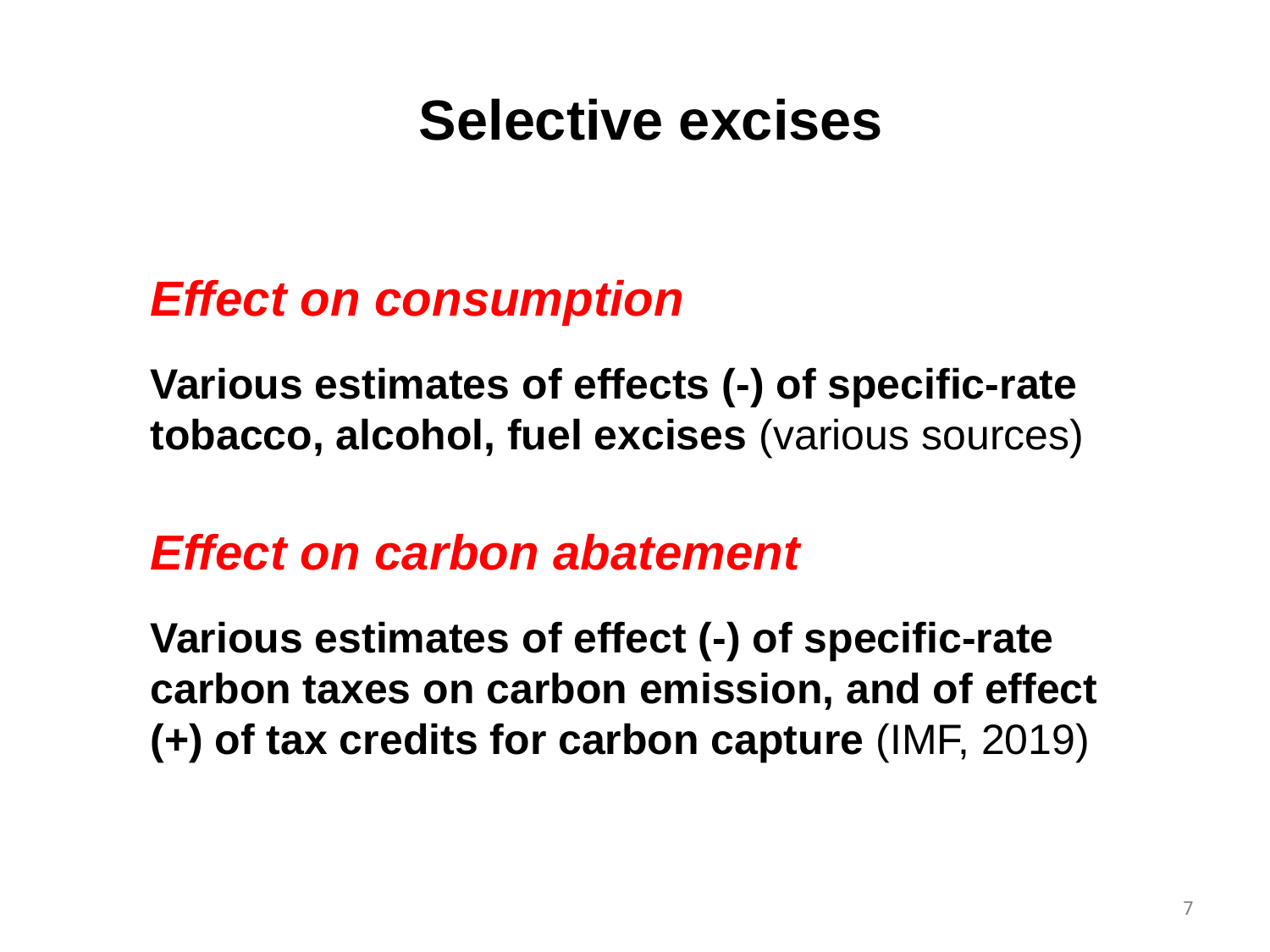### **Distortionary taxes**

**[Based on endogenous growth model]**

*Effect on growth*

**Cross-country time-series OECD panel estimate of effect (-) of income taxes, payroll taxes, property taxes, on per-capita growth**  (Kneller *et al*., 1999)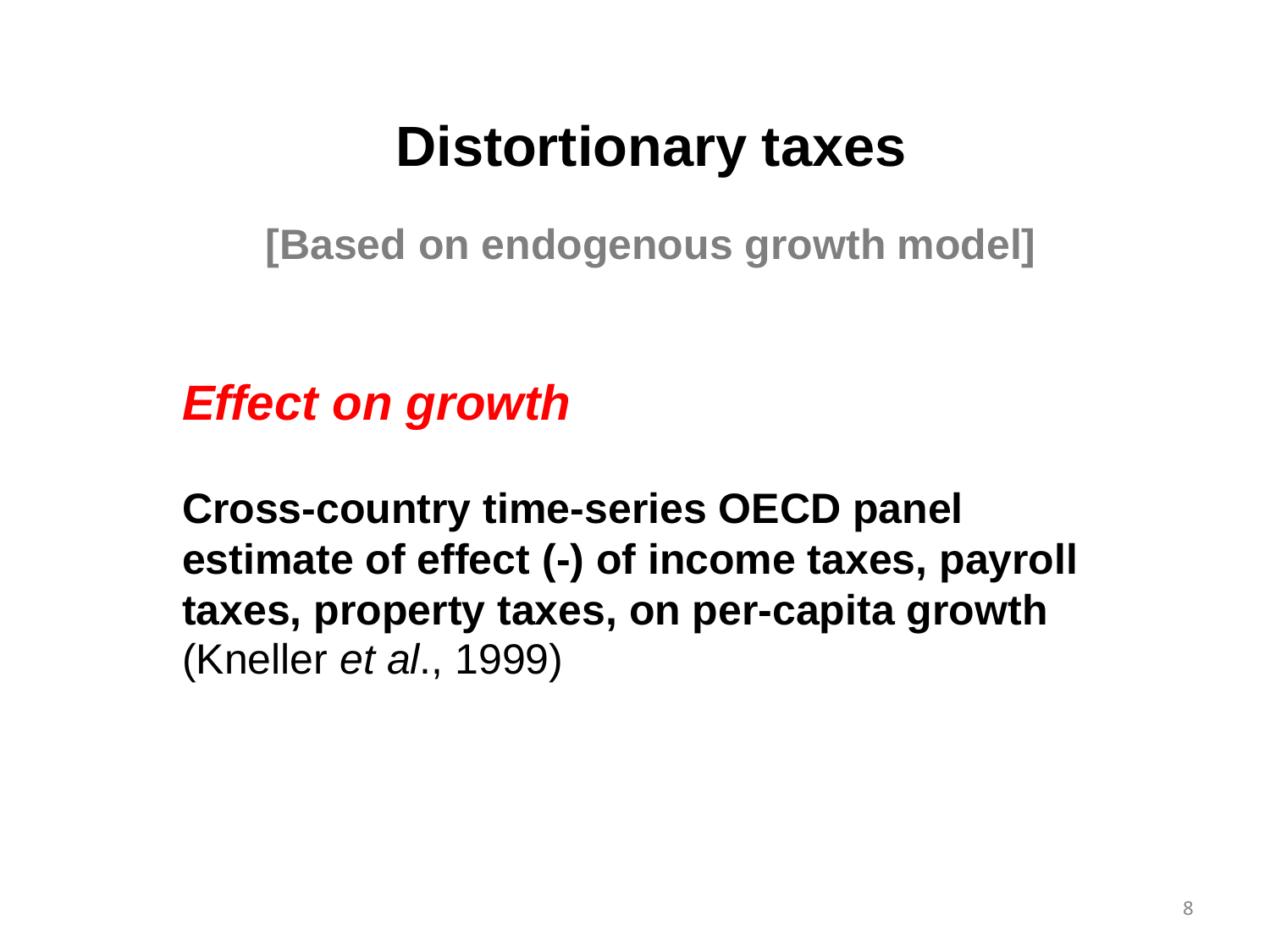### **Implications for the post-Covid era**

- **Targeted incentives (tax credits, subsidies) for investment in R&D** ➔ **tech innovation, growth**
- **Targeted incentives (payroll tax cuts, tax credits) for hiring, training** ➔ **employment, growth**
- **Cuts in distortionary taxes** ➔ **growth**
- **Taxes on carbon emissions; tax credits for carbon capture** ➔ **mitigation of climate change**
- **Worldwide minimum corporate tax, uniform base** ➔ **allocative efficiency, growth**